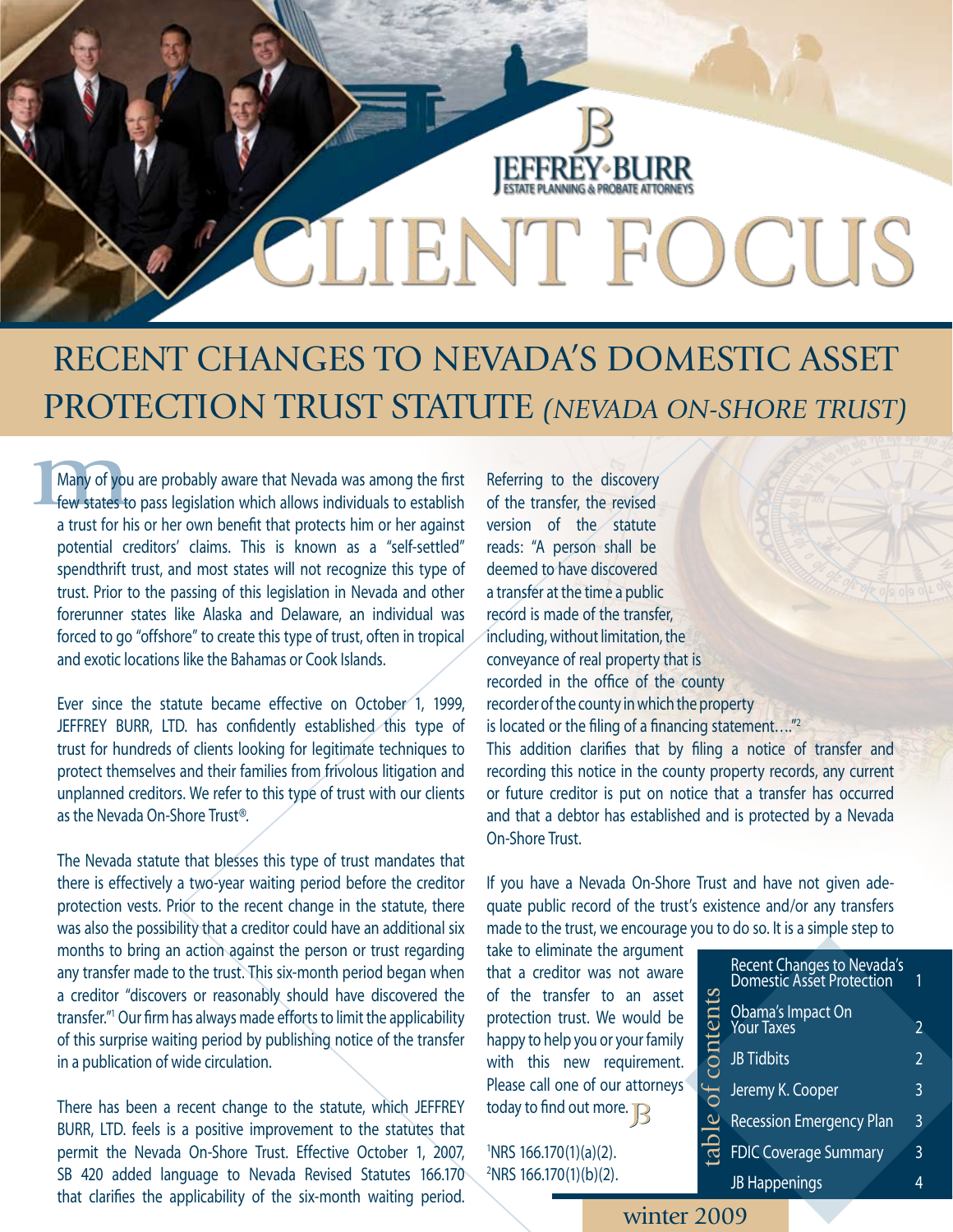## **OBAMA'S IMPACT ON YOUR TAXES**

On Nov<br>of the U<br>espouse On November 4, 2008, Barack Obama was elected the next President of the United States. Throughout his presidential campaign, Mr. Obama espoused changes to the Federal Tax Code as a major part of his administrative agenda. Although he has not offered a fully developed tax plan, he has hinted at several proposals that, while lacking in specifics, do indicate the direction he may be heading with his tax agenda. It does appear that a significant part of his plan centers on reducing direct taxes for 90% of all taxpayers. Since the typical reader of this newsletter is in the other 10%, for whom taxes may very well increase, this article focuses on the possible tax effects of the new administration on that group.

#### **ESTATE TAX**

While some argue that the estate tax is equitable and good for society, most of our clients argue that assets having already been subject to tax once, in the form of income tax, should not be taxed a second time. President-elect Obama proposes to freeze the estate tax levels such as they are in 2009, thus preventing the one-year scheduled repeal of the tax in 2010. The estate tax exemption would be \$3.5 million and the top estate tax rate would be set at 45%. In addition, the Obama plan may seek legislative repeal of decades-worth of estate tax-friendly court decisions to eliminate valuation discounts for lack of marketability and minority interest in the family estate planning arena. These changes may be effective as soon as January 1, 2009. Today, through the use of well-respected planning techniques and valuation methods that have been around for years, many of our clients with taxable estates engage in planning to transfer assets to future generations at discounts of up to 50% where family investments can appreciate outside of their estates.

There have also been suggestions that Mr. Obama may agree to make the estate tax exemption "portable" between spouses such that if the entire exemption is not used at the first spouse's death, it would carry over to be used at the death of the second spouse. This would be a very welcome change and would dramatically simplify many of our clients' estate plans. In the event this does become law, many clients who currently have "AB" and "ABC" Trusts will be able to amend their trust agreements to make them much more straightforward and user-friendly.

### **INCOME TAX**

As far as we can gather, Obama plans to only partially extend the tax

cuts of 2001 and 2003, benefiting only the middle class as he defines it. To pay for the many talked about "entitlement" increases, including those to Social Security, Medicaid and Medicare, resulting from the added strain of the retiring Baby Boom generation, the top income tax rate of 39.6% would return for high-income taxpayers. These highincome taxpayers would also be subject to a capital gains and dividend rate of 20%, that while higher than the current 15% rate, is actually low from a historical standpoint. Time will tell whether our future President will be able to hold the line where he has drawn it, in light of strong Congressional pressure to move these rates even higher. Mr. Obama also would have the itemized deduction phase-out revert to its previous level of 3% of adjusted gross income in excess of an inflation adjusted base amount. Currently, the phase-out is only 1% for 2008 and 2009. This plan follows the general Democratic conviction that the tax system should be progressive and weigh more heavily on the wealthy.

#### **OTHER TAXES**

Alternative Minimum Tax "AMT." The highly unpopular AMT does not appear to be going away anytime soon. It simply raises too much revenue in a time of rising budget imperatives. We believe that Obama will attempt to retain the current exemption levels, indexing them for inflation.

Social Security Taxes. The President-elect has indicated that he thinks social security taxes should be increased for those earning more than \$250,000 a year. We would assume that he will also continue to apply the current 2.9% Medicare tax to all earned income.

Taxes on Businesses. At this time Mr. Obama's plans for business taxes are not too clear. We do think that he might increase and create tax credits for research, experimentation, renewable energy projects, and creation of jobs in the United States. On the flip side, he will probably attempt to increase taxes on publicly traded partnerships, oil companies, and taxpayers operating in foreign tax havens.

#### **CONCLUSION**

Predicting changes in the Federal Tax Law is very difficult. In almost every instance, however, doing your planning now is highly preferable to waiting. A window of opportunity exists to employ powerful valuation principles and lock in gains at the current tax rates. This window may likely close after 2009. If passed, some proposals will create costly tax and non-tax problems for some families and their businesses, while other changes would provide new and exciting estate planning opportunities. If you have any questions about these potential changes and how our planning techniques might benefit you and your family, please contact our office.



**i**<br> **i** son<br>
the In view of recent financial upheavals, many people are finding their debts exceed their assets. If you know someone in this situation, it is best that they name their spouse (or children, if any) as the direct beneficiary of their life insurance policies, rather than naming their trust or estate. This is because the life insurance proceeds are available to a creditor at death of the insured if the proceeds are payable to the trust or estate, whereas, if paid directly to the spouse, for example, the creditor of the deceased may not be able to claim an interest in the life insurance benefit.  $\mathbf R$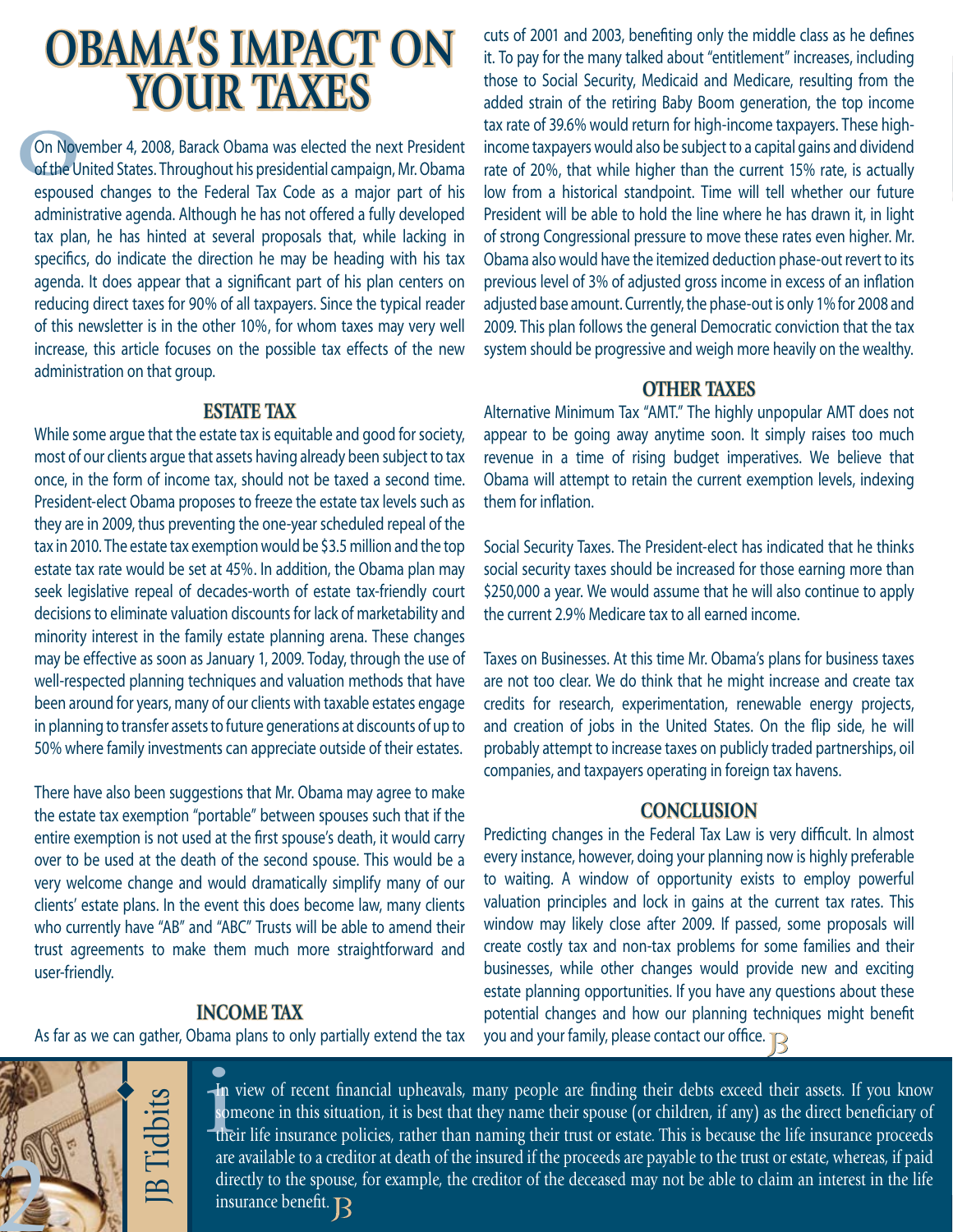# **Jeremy K. Cooper**

le de la ser<br>de la ser<br>de la ser<br>de la ser<br>de la ser<br>de la ser<br>de la ser<br>de la ser<br>de la ser<br>de la ser<br>de la ser<br>de la ser<br>de la ser<br>de la ser<br>de la ser<br>de la ser<br>de la ser<br>de la ser<br>de la ser<br>de la ser<br>de la ser<br>de la ser is an associate attorney at Jeffrey Burr, Ltd. Jeremy graduated with a Bachelor of Science in Account-Ling from Brigham Young University (BYU) (Cum Laude and Phi Kappa Phi) in 2001. Following the completion of his undergraduate studies, Jeremy continued his education at BYU and earned a Master's Degree in Accounting with an emphasis in Taxation in 2002.

After graduating from BYU, Jeremy worked as a senior associate with PricewaterhouseCoopers, LLP's (PwC) corporate tax group in Silicon Valley. During his time at PwC, Jeremy took and passed the Certified Public Accountant (CPA) exam. After spending several years in public accounting and becoming a licensed CPA, Jeremy returned home to Las Vegas, Nevada, to pursue his longtime goal of attending law school.

In 2008, Jeremy earned a Juris Doctorate (JD) Degree from the William S. Boyd School of Law at the University of Nevada, Las Vegas. While a JD candidate, Jeremy was selected to serve as a staff and senior staff member of the Nevada Law Journal. Jeremy began working as a law clerk for Jeffrey Burr after completing his first year of law school and has been employed by the firm ever since, during which time he has been able to assist in providing clients with a variety of valuable services in estate planning and related areas.

Jeremy is currently a member of the American Institute of Certified Public Accountants (AICPA) and the Southern Nevada Estate Planning Council. Jeremy speaks Spanish fluently as the result of having lived in Argentina for two years and his continued involvement with members of the Latin community through his church service during ensuing years.

Jeremy is also very proud of his longtime southern Nevadan ancestry and local ties to the community as a graduate of Ed W. Clark High School and a second generation Las Vegan. <sub>B</sub>

## **RECESSION EMERGENCY PLANNING**

**EM**<br>With the tre<br>year, with b<br>or more, it i With the tremendous decline in asset values of the past year, with both stocks and real estate declining by 40% or more, it may be necessary to rethink the distribution provisions of your estate.

Possible problem areas are where you may have made a large specific bequest to a person or charity. It is important to remember that most specific bequests come "off the top" of the estate, meaning these bequests are paid first, then whatever is left goes to the remainderman.

One alternative your attorney may suggest is to make provision for a specific dollar amount bequest, but also provide that bequest will be limited to a percentage of the estate, so that if the estate declines in value, the dollar amount bequest will be automatically reduced as well.



If you are concerned about problems like this and need to rethink your distribution provisions, please call to schedule an appointment. Please understand that the attorney you meet with will need to charge his hourly fee for any such consultation and then normal fees will be charged if amendments are required.

**FDIC Coverage Summary:** *making sure your money is insured*<br>Given the current state of the nation's economy, many individuals are beginning to wonder whether the money hanks is insured and to what extent in the event of b Given the current state of the nation's economy, many individuals are beginning to wonder whether the money held at their banks is insured and to what extent in the event of bank failure. The Federal government has created a corporation called the Federal Deposit Insurance Corporation ("FDIC") that generally provides deposit insurance to member banks by guaranteeing up to \$100,000 per depositor. Congress has temporarily increased FDIC deposit insurance from \$100,000 to \$250,000 per depositor through December 31, 2009. Detailed information regarding specific account coverage can be found at http://www.fdic.gov/edie. The following is a brief summary of several types of current coverage available to account holders of FDIC insured banks.

*Individual Accounts:* An individual account is insured up to \$250,000 per depositor per bank. If a parent has formed a custodial account for a child, the account is also insured up to \$250,000.

*Retirement Accounts:* Some retirement accounts, like Individual Retirement Accounts ("IRAs"), are insured up to \$250,000 per depositor per insured bank.



*Joint Accounts:* Qualifying joint accounts are insured up to \$250,000 per each person owning the account. A qualifying joint account must be owned by more than one person having equal withdrawal rights as tenants by the entirety, joint tenants with rights of survivorship, tenants in common, etc.



spouse, child, grandchild, parent, or sibling (this includes step<br>Continued on next page.... *Formal Revocable Trusts:* These are trusts that are created for estate planning purposes, such as revocable Living Trusts or Family Trust Accounts. The beneficiaries must be the owner's

winter 2009